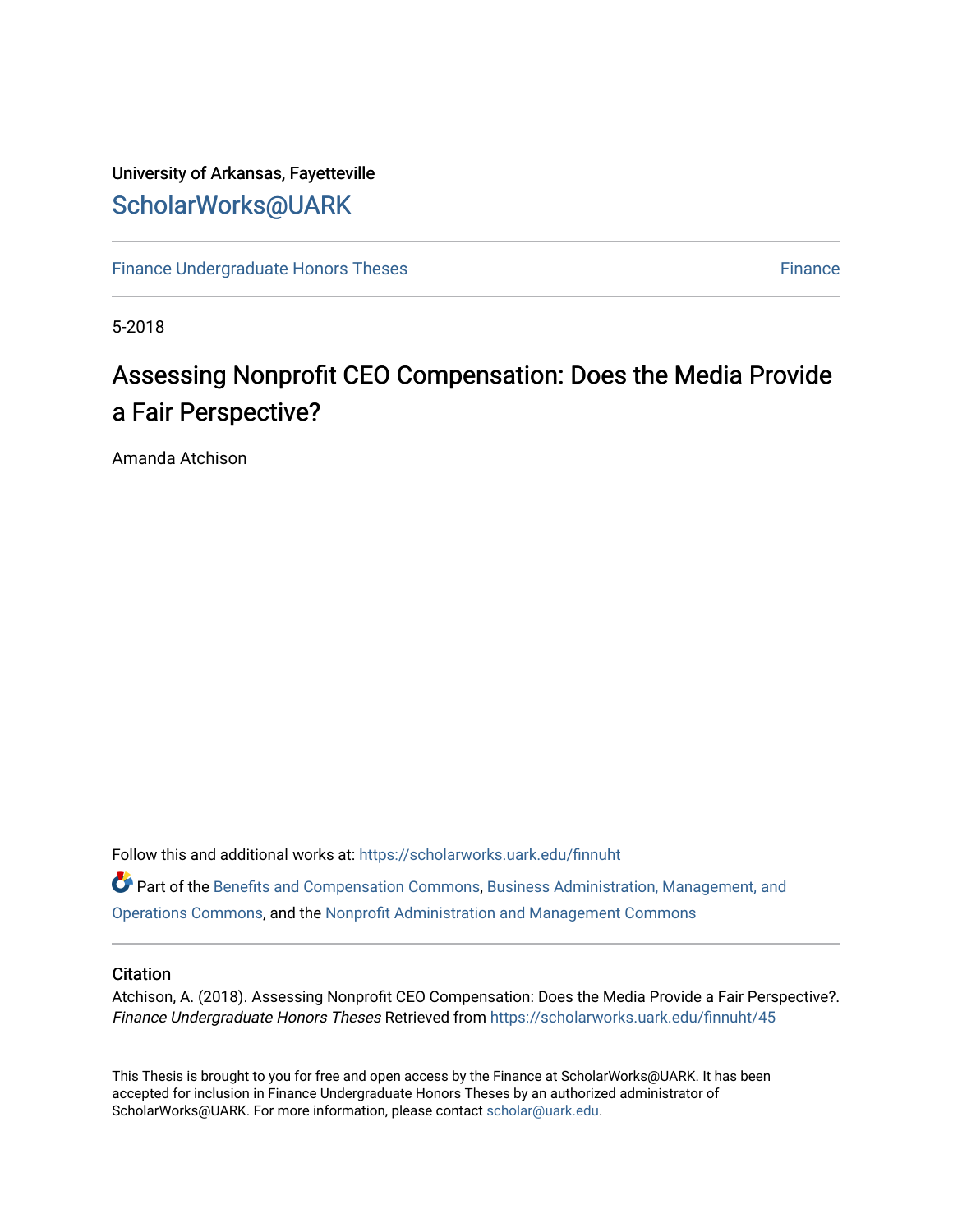**Assessing Nonprofit CEO Compensation: Does the Media Provide a Fair Perspective?**

**By**

**Amanda L. Atchison**

**Advisor: Dr. Jonathan Shipman**

**An Honors Thesis in partial fulfillment of the requirements for the degree Bachelor of Science in Business Administration in Finance**

> **Sam M. Walton College of Business University of Arkansas Fayetteville, Arkansas**

> > **May 11, 2018**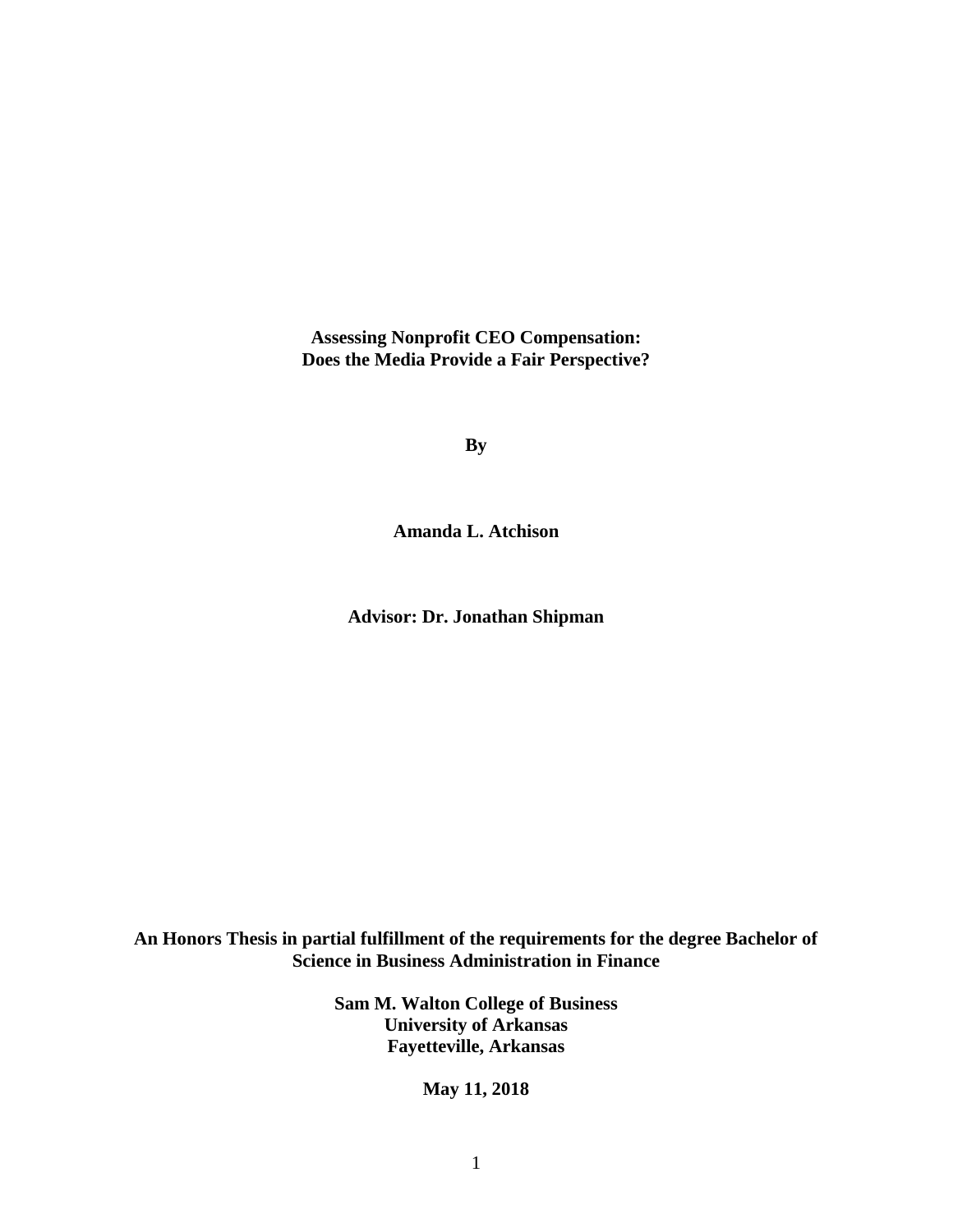# **Introduction**

 $\overline{a}$ 

The media plays an active role in forming external stakeholders' perception of business matters. Online news media in particular (rather than social or print media sources) serves as a platform from which information providers can freely describe and promote their perceptions of important happenings in business. Members of society then access that media and form their own ideas about those happenings, establishing a position and forming a personal opinion on the matter. When it comes to nonprofit business, the media remains a source of information that, in theory, works to bridge the gap between external stakeholders' unfamiliarity with nonprofit regulation and what is actually required of the nonprofit sector. This concept is especially present regarding the topic of nonprofit  $CEO<sup>1</sup>$  compensation.

The IRS has standards for how nonprofits should report the compensation of their employees, creating transparency between the organization and the external stakeholders. In Part VII of the Form 990, the nonprofit must report the compensation of all of their current officers, directors, and trustees; up to 20 current key employees who have reportable compensation over \$150,000; the current five top paid employees other than the current officers, directors, and trustees; and former employees with reportable compensation over \$100,000 (irs.gov). The IRS also requires that the nonprofit pay their CEOs "reasonable compensation" defined as, "the value that would ordinarily be paid for like services by like enterprises under like circumstances" (irs.gov). The compensation of employees is presumed reasonable if the amount is determined by a body with no conflict of interest (often a board), is comparable to that of other organizations of similar size and service, and is thoroughly documented.

<sup>1</sup> For the purposes of this assessment, all Presidents and Executive Directors of nonprofit organizations mentioned will be referred to as "CEO".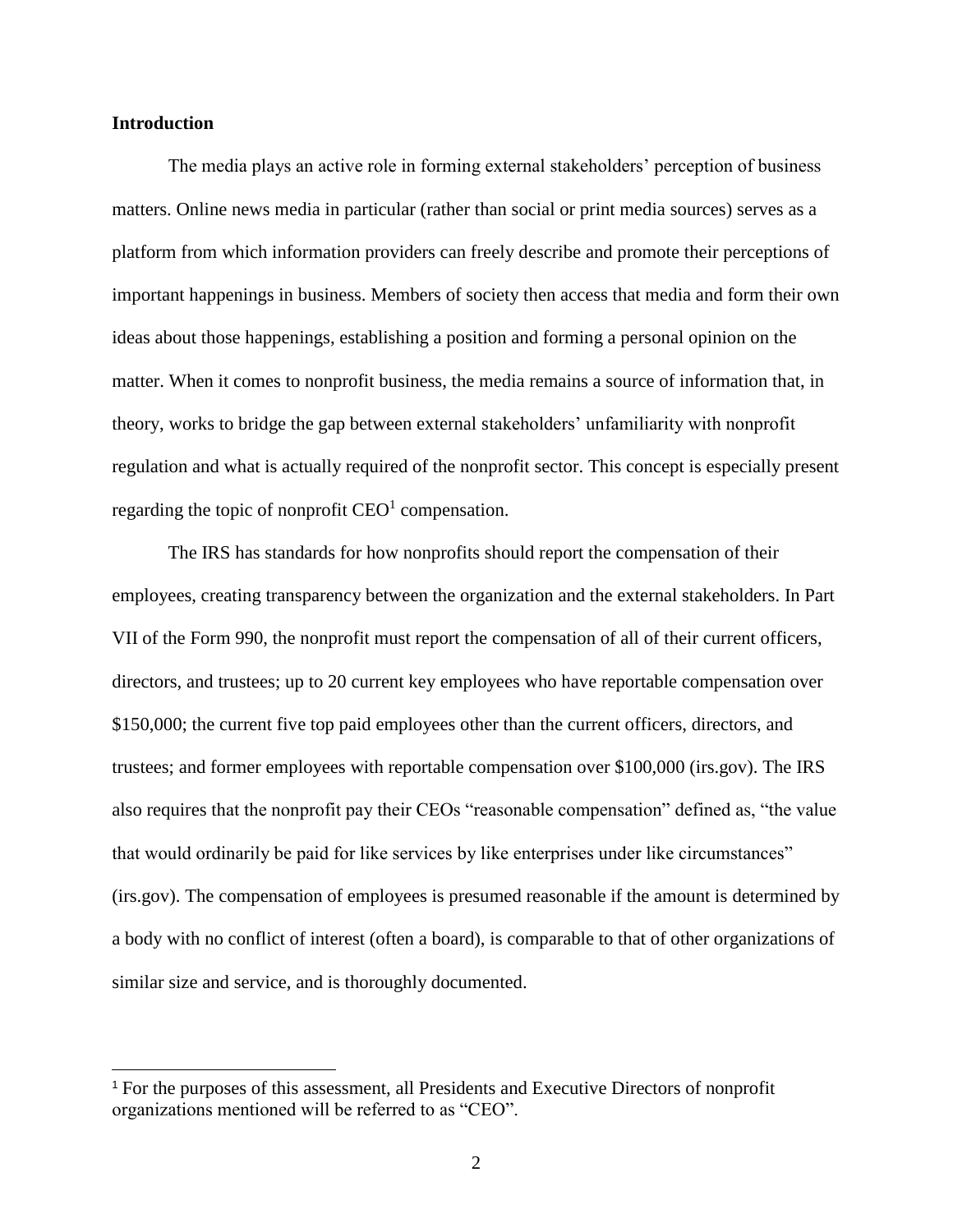Still, the question remains of how to determine the standard CEO compensation rate. Should the compensation be based on financial success or on mission fulfillment? Basing compensation on financial success should, theoretically, align the interests of the CEO and of the stakeholders of the organization, thus alleviating any agency problems that might exist. However, in the case of a nonprofit, the interest of the stakeholders is not financial like it is for a for-profit company. Making success into a financial measure might incline the CEO to disregard the social mission of the nonprofit altogether. Additionally, basing CEO compensation on financial performance might be a breach of the nondistribution constraint, discussed later. If a nonprofit makes more in residual revenue than they have in years past, directly allocating some of that revenue to an "overseer of the organization" would be a violation (Korslin). Does that mean that even as the organization grows, the CEO's compensation will stay the same? On the other hand, compensating a CEO based on mission fulfillment poses an issue of quantifying progress or accomplishments of the mission. How could a nonprofit compensate its CEO in proportion with mission advancement, if mission advancement is not easily quantifiable? That being said, what is keeping the CEOs of nonprofit organizations around? Is it purely a heart for the mission? Or does compensation play a role in incentivizing and motivating CEOs to perform well and lead their organization towards success?

The goal of this paper is not necessarily to answer the questions above, but to discuss how media answers them and to determine whether or not the media fairly portrays the entire story of nonprofit CEO compensation by assessing current nonprofit CEO compensation along with trends in historical CEO compensations. This study will enter into the discussion of nonprofit CEO compensation and discuss the nature of nonprofits, the requirements of nonprofit CEO compensation, and CEO compensation as it is portrayed by the media and therefore likely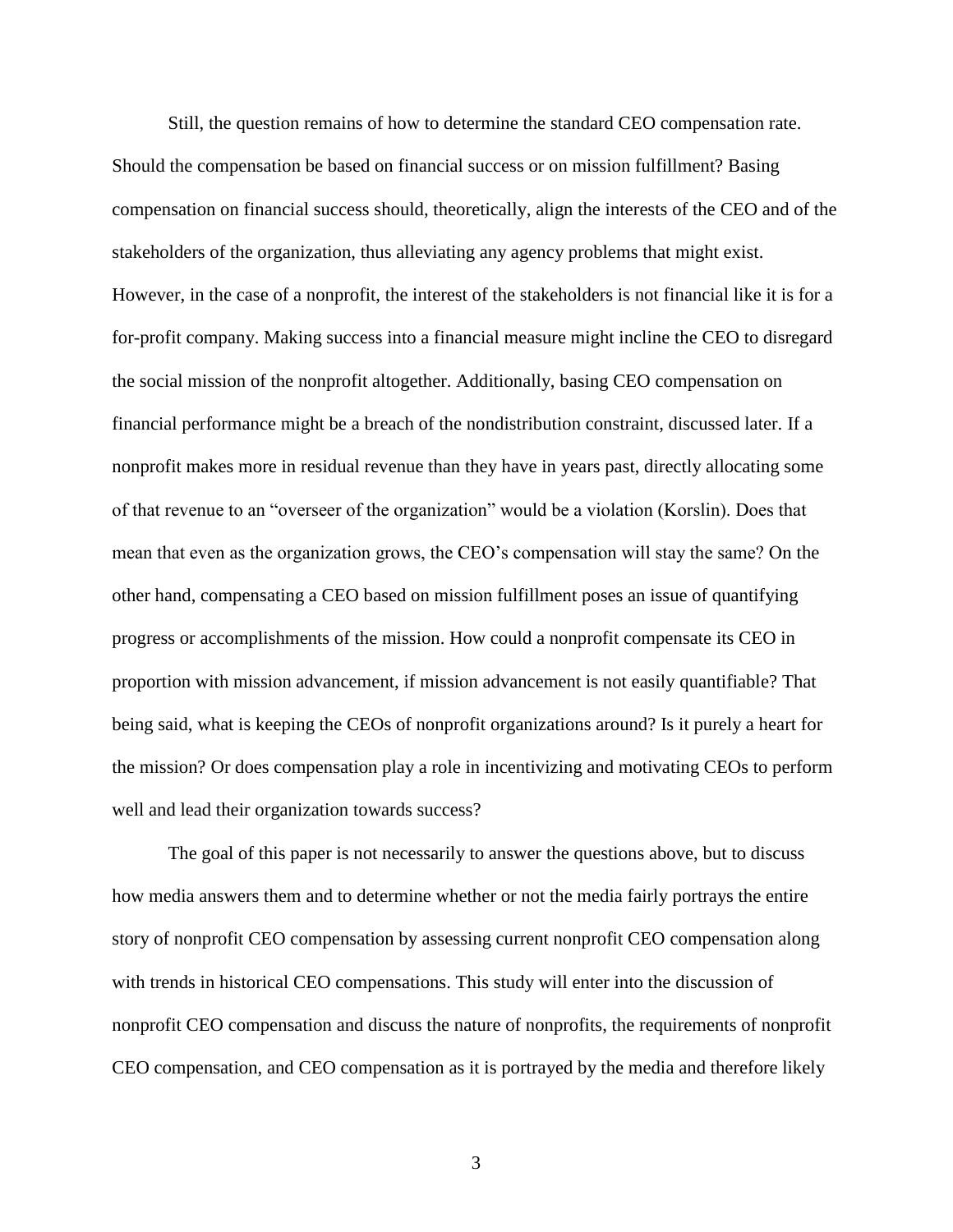perceived by society. The purpose of the analysis is to determine whether nonprofits actually compensate their CEOs as the media suggests. With this information, external stakeholders will be better equipped to answer the above questions themselves.

## **Background and Development**

#### *Nonprofit Organizations*

The function of a nonprofit organization is to fulfill a need of society, by means of society, essentially leaving their success to the perception of society. It is a common misconception that nonprofits are not allowed to make a profit. In actuality, as with any other type of business, having enough revenue to cover expenses is a reasonable goal. The allocation of that residual revenue is what distinguishes nonprofit organizations from for-profit companies. The IRS code that defines nonprofits hints at the requirements for the handling of excess earnings in a nonprofit organization, and a common presentation of this requirement is known as the nondistribution constraint (irs.gov). The nondistribution constraint outlines this requirement as follows: "A nonprofit organization is prohibited from distributing its net earnings among individuals who oversee the organization" and must reinvestment them back into the company (Korslin).

The IRS also specifies that the stated mission of nonprofit organizations must have purposes that are "charitable, religious, educational, scientific, literary, testing for public safety, fostering national or international amateur sports competition, [or] preventing cruelty to children or animals" (irs.gov). As compared to for-profit organizations, the mission statement of a nonprofit is more public and it more obviously captures the reason for the organization's operations. Nonprofits are founded with a mission in mind, and therefore, their purpose and mission should be reflective of the impact that they hope of have on society, rather than on the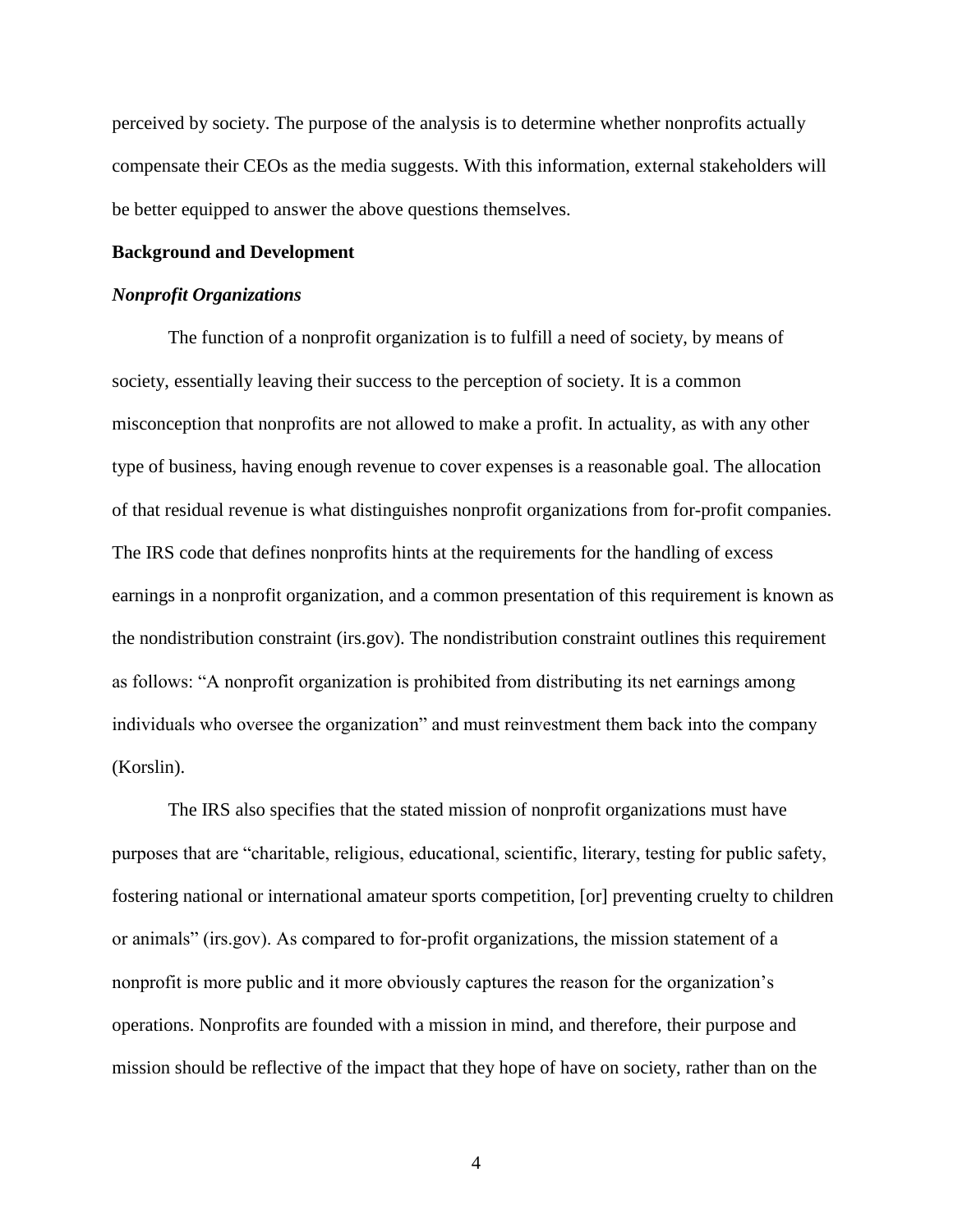money they hope to earn. Since the required mission of a nonprofit is to serve society in some capacity, society's perception of a nonprofit is particularly important.

That being said, success for a nonprofit organization can be difficult to define. Since the goal of a nonprofit is not to make a profit, but rather to advance a mission, quantifiably substantiating and measuring the advancement of that mission is a challenging task for both internal and external stakeholders.

Even the internal aspects and responsibilities of a nonprofit must be explained to the external stakeholders, making the role of the media a particularly important consideration for nonprofits. It is important for a nonprofit to prove its social and financial responsibility to the media so that it will be viewed in a positive light. Potential volunteers, donors, customers, and communities look to the media for insight into the nonprofit world and who to work for, donate to, or go to for service, and are not likely to support or become involved with an organization that they do not think will be worth the investment. Therefore, it is the job of the nonprofit to prove their responsibility in the media in order to receive support, donations, and customers, in order to remain operational.

Perhaps one of the most prominent ways that nonprofits have been acknowledged in the media is on the topic of CEO compensation. This topic encompasses all aspects of nonprofit responsibility, as the CEO often serves as the overseer of internal operations (such as finances) as well as the external representative of the organization to society (Robbins).

## *Media Attention on Nonprofit CEO Compensation*

There are a number of recent articles that address the topic of excessive nonprofit CEO compensation, of which includes a few lists of specific nonprofit executives. For example, in 2012, the Fiscal Times put out a list of "10 Insanely Overpaid Nonprofit Execs" that includes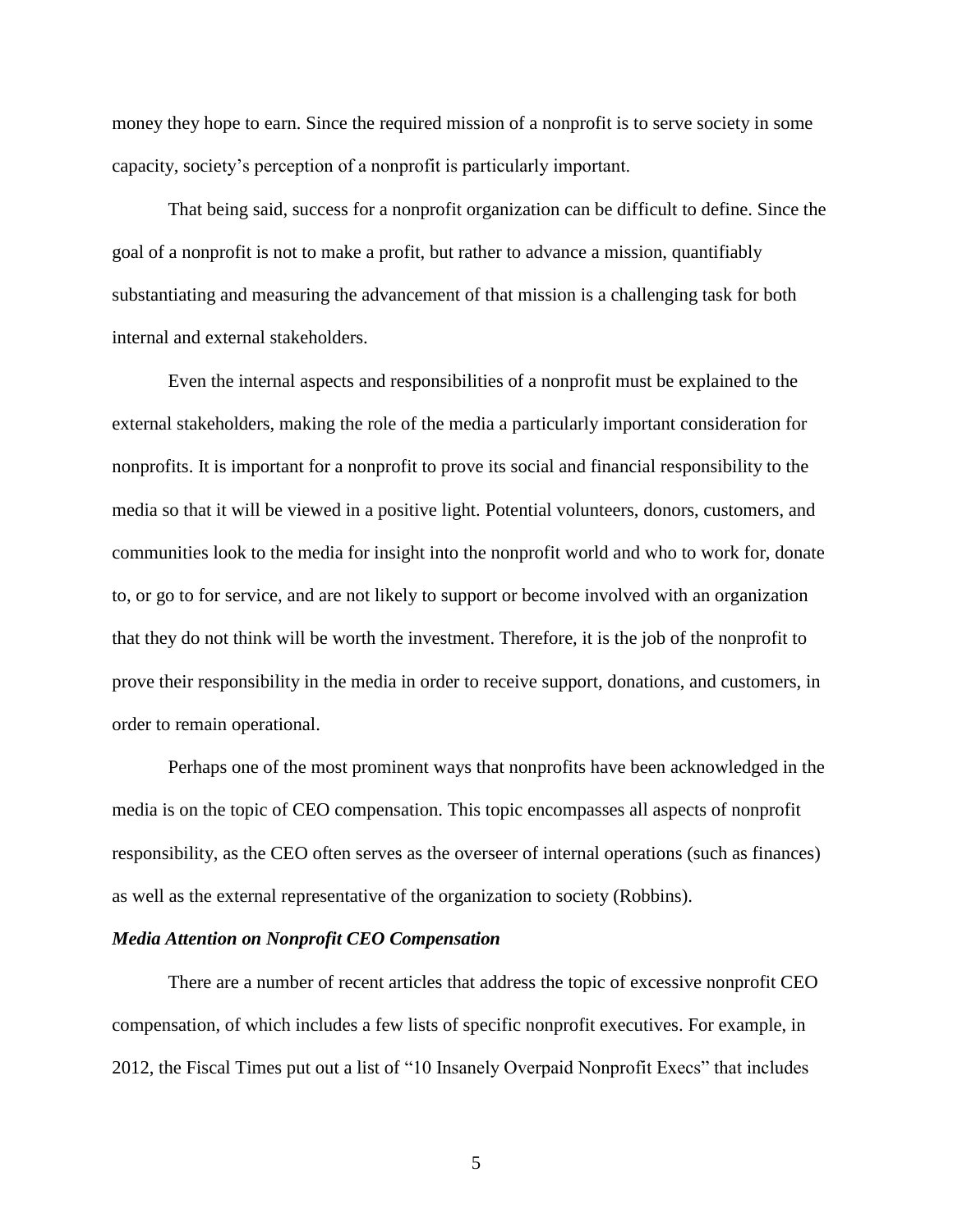John Seffrin of the American Cancer society, who earned \$2.1 million at the time, Roxanne Spillett of the Boys & Girls Clubs of America at \$1.8 million, and the CEOs of many arts associations and institutions. The lowest number on this list is Edwin Feulner of the Heritage Foundation, who was reportedly compensated \$1.1 million. More recently, in 2014, The Street released an article by Kurumi Fukushima that lists "9 Nonprofit Executives [that] Made over \$1- Million". This list includes mostly directors of arts associations and presidents of various universities. These two articles are similar in nature and opinion. They seem to agree that CEOs of nonprofit arts organizations are compensated too much.

Similarly, Matthew Walberg and Joe Mahr of the Chicago Tribune wrote an article in June of 2012 that argues that development-oriented nonprofit executives should not be paid such high salaries, since they are subsidized by tax dollars. The authors contend that such high raises (4% - 15%) during such low economic times are not ethical. The concession is made, however, that there is demand for CEO talent that requires attractive compensation, but the authors want more transparency about how the compensation for nonprofit executives is determined.

Jim Martin of The Daily Camera wrote an article in 2014 that asserts his belief that nonprofits should implement salary limits. He references a(n unknown) study that reports the CEO compensations of organizations and lists the names and compensations of the organizations that he thinks are spending "lavish" amounts on their CEOs, including the American Red Cross, UNICEF, and Goodwill. Martin also mentions nonprofits that pay their CEOs "little or nothing", which to him, is a good thing. His list includes the Salvation Army, Disabled American Veterans, Make a Wish, and St. Jude's. He warns his reader to consider CEO compensation before deciding which nonprofit organization to donate to. This article especially focuses on dollar amount paid to CEOs as an adequate measure of nonprofit reliability.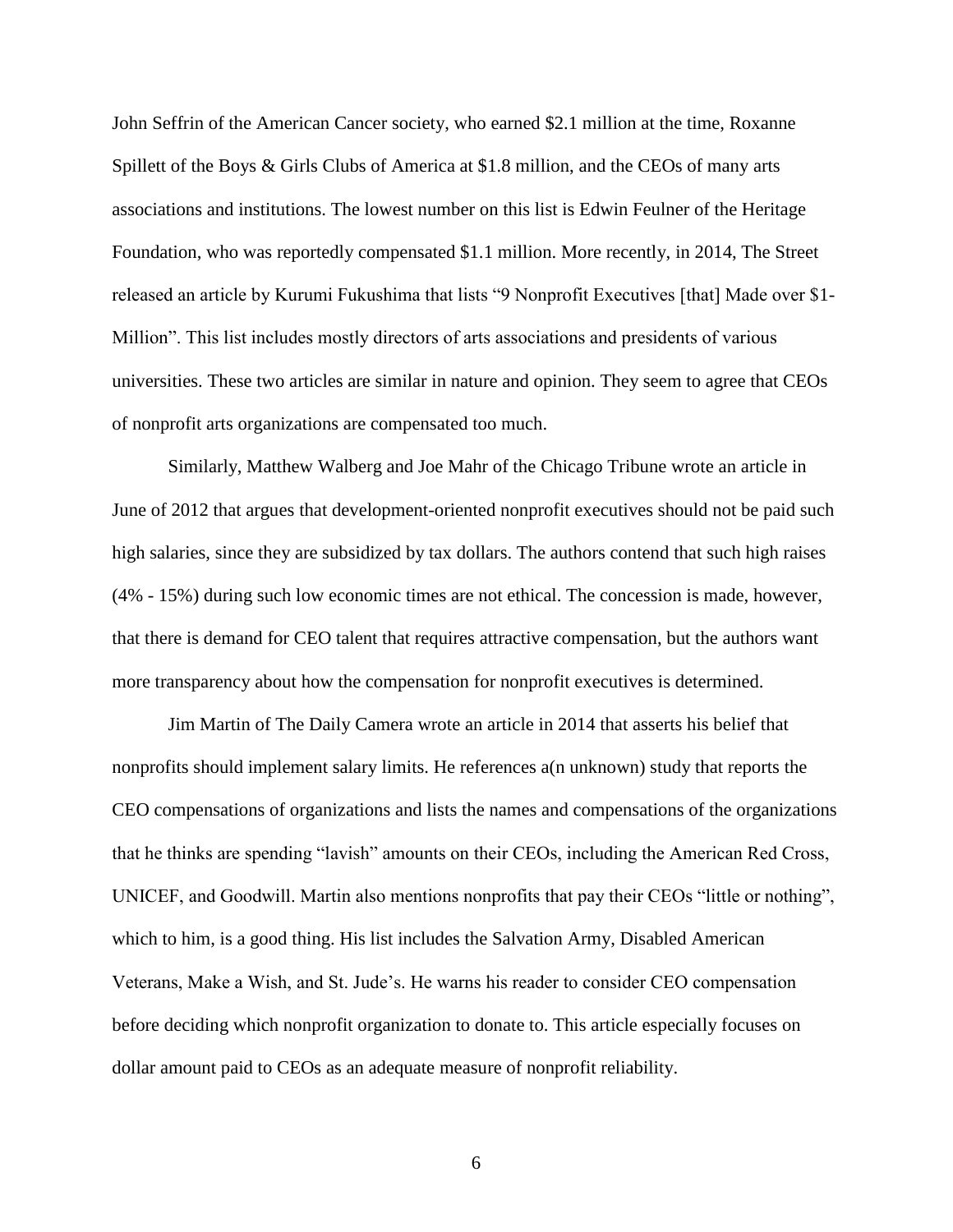Perhaps the most pronounced example of a negative perception of nonprofit CEO compensation was found in a Boston Globe article by Sacha Pfeiffer written in December of 2016. In the article, Pfeiffer names off examples of CEO executives who received lofty bonuses or retirement benefits. The article argues that while CEO bonuses and large benefit packages may be legally acceptable by the IRS, they do not look good to the public. Pfeiffer also often quotes James Abruzzo of the Institute for Ethical Leadership at Rutgers Business school, saying, "There are times when nonprofit executives should not act like for-profit executives." This author argues that though certain compensation amounts may be legal, it is the responsibility of the nonprofit to go beyond this standard and convince society of its ethical integrity, as shown by their CEO's compensation.

There are, however, examples of media on the other side of the argument. In 2004, Peter Manzo of the Stanford Social Innovation Review wrote an article that addresses the negative light that is often shed on nonprofit CEO compensation. The article mentions the competition that nonprofits face for CEOs in a for-profit playing field and the sacrifices that nonprofit CEOs must make as a result of and for the sake of their organizations and the missions that they pursue. He argues that in actuality, nonprofit executives are often underpaid and lack the funds they need to succeed in their civic duties.

In 2014, nonprofitaf.com released an article that explains the significant pay cut that nonprofit employees receive when they switch over from a for-profit job. The author sarcastically relates the exorbitant pay of celebrities and athletes who receive millions of dollars for their jobs to the relatively miniscule pay of nonprofit professionals who are working for public benefit. The article then makes suggestions for nonprofits to rectify this issue, including uniformity, internal analysis, and plans for increased benefits. This author does not focus on the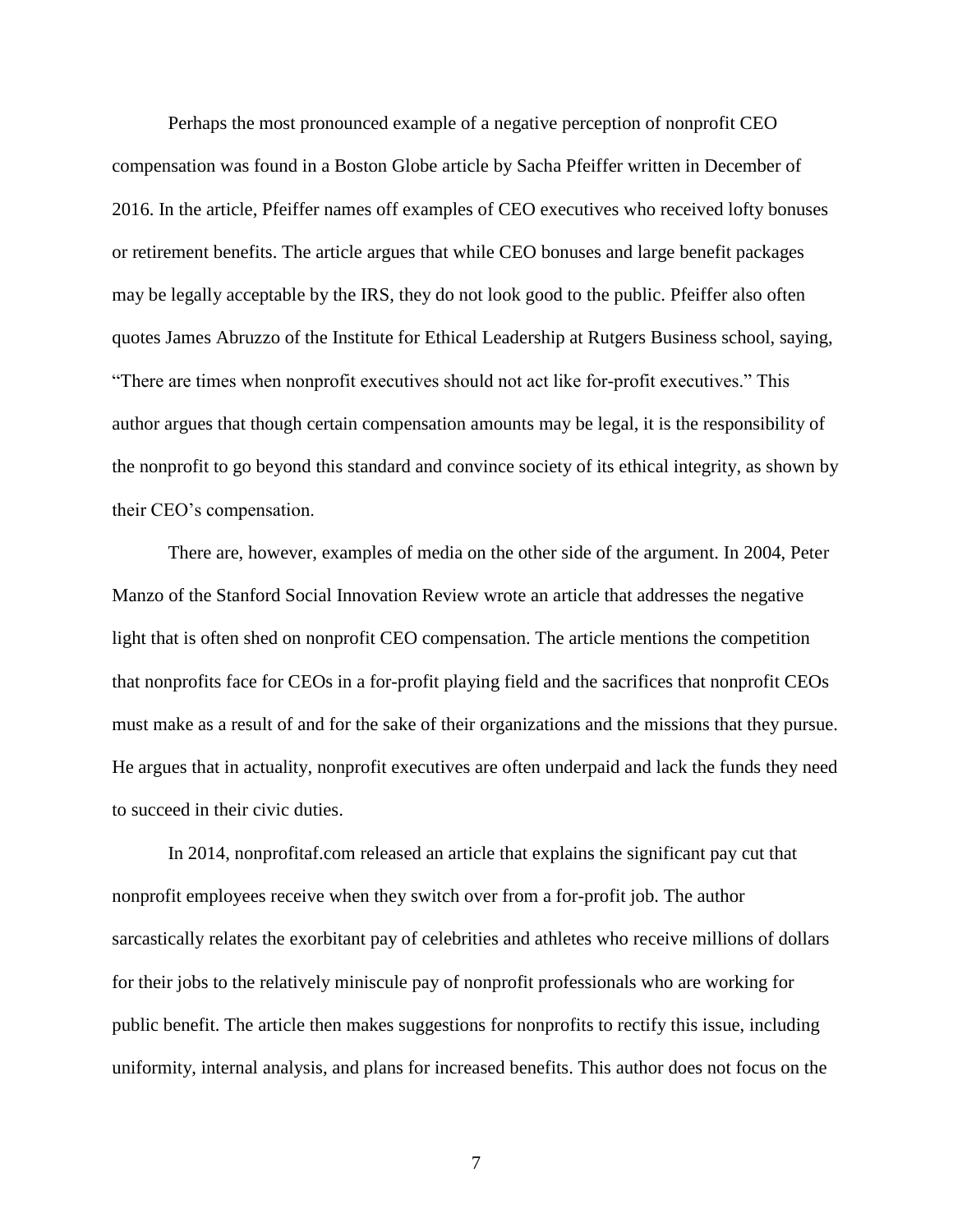CEO alone and seems to be putting the responsibility of disimpassioned staff on the nonprofit itself, instead of on the system regulations or on society. However, the basic idea that nonprofit employees are paid too little is apparent in this article.

In an article by Long Island Business News posted in 2015, author Bernadette Starzee explains the general determination of nonprofit CEO compensation as being a factor of "the size and budget of the organization, its location and, to some extent, its mission". She also points out that universities and healthcare professionals are normally paid more because their jobs are demanding. She then explains the IRS code applied to these larger organizations and addresses the general argument that nonprofit CEOs are underpaid. She states that nonprofits usually are not capable of awarding their executives large salaries because they are not earning a ton of money to begin with. Starzee ends the article with statistics from a Charity Navigator study that support her claim and remind her reader that people who work for nonprofit organizations are usually in the business of improving the world, not manipulating it.

In 2016, Jonathan Timm of The Atlantic posted an article that explains a new overtime policy that includes nonprofit employees. Timm explains that nonprofits are under extreme stress to meet the demands of society and those who expect them to make very little profit, so they cut overhead costs, like salaries, to assuage them. As a result, employees are overworked and underpaid, and in serious danger of burnout. According to the article, nonprofits are in favor of this new policy, but might have trouble financially supporting it without increased government funding.

Similarly, Ron Lieber, in a 2016 New York Times article, describes the challenges that nonprofit employees face in retirement. Since nonprofits are under pressure to keep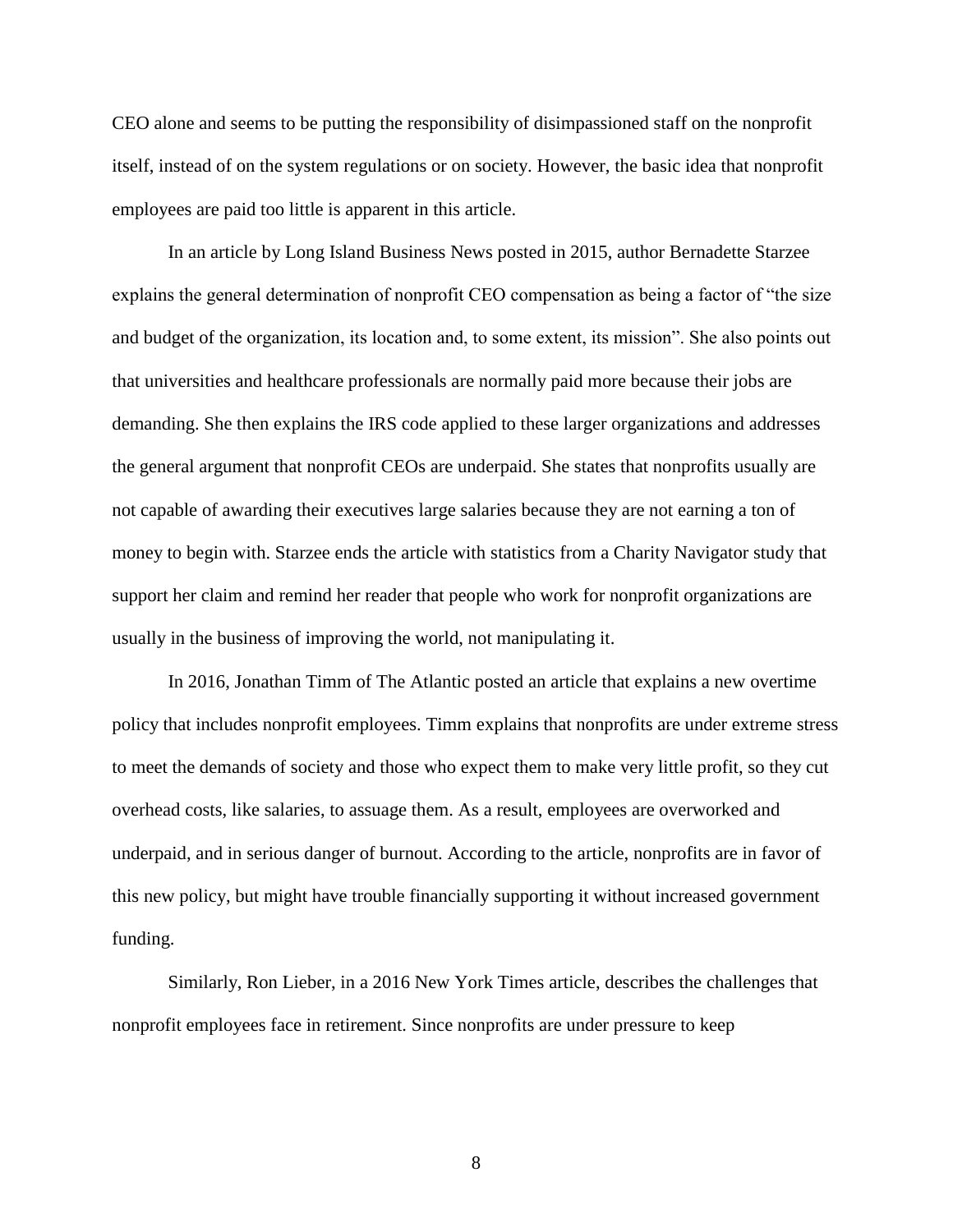administrative costs low, few smaller nonprofits actually supply their employees with a retirement account, limiting their ability to attract CEO talent, according to Lieber.

Generocity.com's Tony Abraham posted an article this year that explains the cycle that nonprofits face during tax season. For a period after tax forms are released to the public, there is fuss about overpayment of executives, then after a few weeks, it all dies down, only to repeat again next year. Abraham states that, according to PayScale, "nonprofit CEOs make upward of 25 percent less than their for-profit counterparts" and then goes on to explain the leadership skills required to manage a nonprofit organization and how those skills require competitive salaries that nonprofit organizations can rarely support. Furthermore, Abraham explains the wage gap between executives and employees of nonprofit organizations, claiming that many nonprofit employees live at or below the poverty line. Overall, this article expresses that while nonprofit executives should be compensated well, a fair amount should be determined by the organization's mission and ability to pay all employees equitably.

Also quite recently, a January 2018 article by J.B. Wogan of Governing the States and Localities: Health & Human Services explains and supports the financial despair of nonprofits. He argues that nonprofits are underfunded, but also poorly budgeted. While it is the responsibility of the nonprofit to steward their funds responsibly, they do not get the opportunity to do so if they are not being properly supported.

Out of the articles assessed for this study, there are more that support the notion that nonprofit CEOs are underpaid than those that argue that nonprofit CEOs are overpaid. The articles that criticize nonprofits are more quick to name specific organizations or executives, while the articles that argue in favor of nonprofits argue more in favor of the sector as a whole than they do for individual organizations. Additionally, the articles that advocate for nonprofits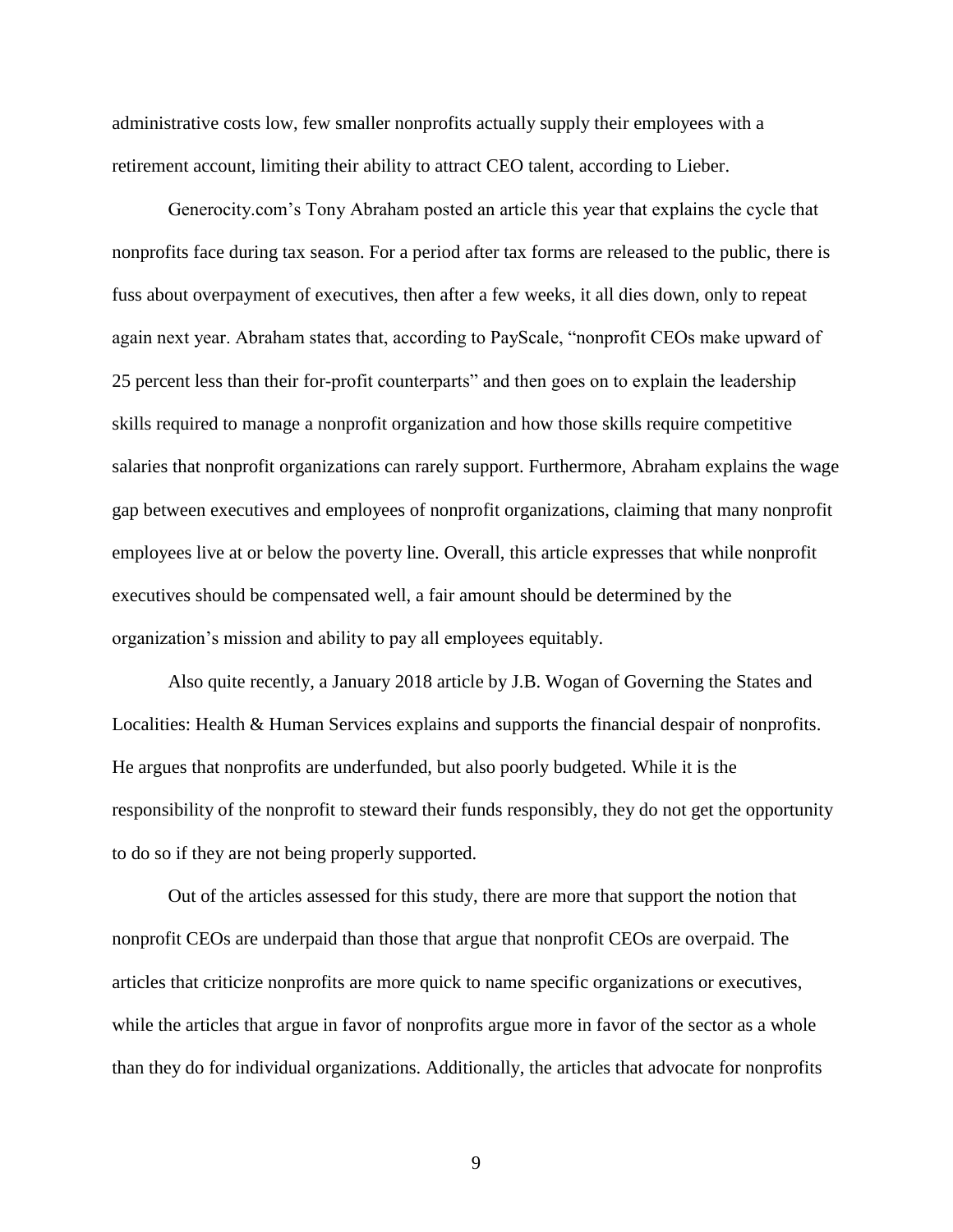are from nonprofit organizations themselves, so the diversity of thought and opinion put into these articles is lower.

# **Research Design**

Now that we have an understanding of the general media consensus concerning nonprofit CEO compensation, the remainder of this paper will focus on two organizations that seem to be popular amongst different media outlets: The American Red Cross and Goodwill Industries, Inc.. In the articles assessed, as well as in others, the Red Cross and Goodwill were the most mentioned out of any other organization. For the remainder of this paper, these two organizations will be analyzed and discussed. First, media specifically concerning these organizations will be summarized and analyzed, then Form 990 data will be discussed in comparison to peer organizations of similar nature and in comparison to information from years past. To gain a media perspective of this topic, simple searches on Google News were used to find recent and substantial media opinions of nonprofit CEO compensation. The findings are described below.

In order to assess CEO's compensation in comparison to other nonprofits, the most recent Form 990s were pulled from five nonprofits in a similar sector or with similar mission statements. CEO compensation was expressed as a percentage of revenue. Next, it is also important to consider the history of CEO compensation within the same organization. For this analysis, reported CEO compensations for Goodwill and the Red Cross have been traced back to the early 2000s and assessed over time.

#### **Analysis and Results**

#### *The American Red Cross in the Media*

The American Red Cross has been criticized for over-paying its CEO, Gail McGovern, who earned about \$550,000 in salary and benefits in 2014 (as reported in the Red Cross 2014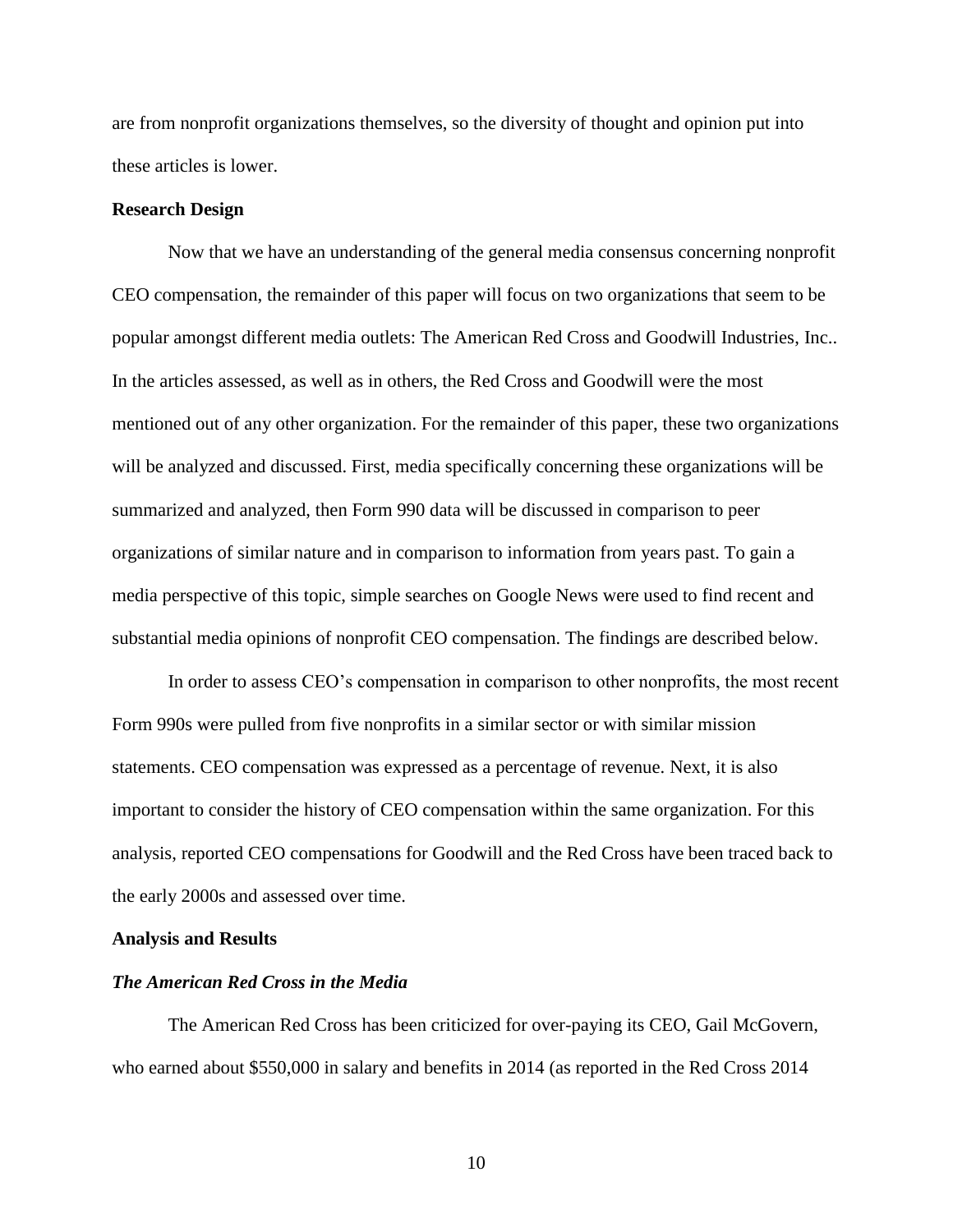Form 990). The Red Cross has received much objection for this number, as many media sources and donors feel as though they cannot trust that their donations are going towards the Red Cross's mission rather than into the pocket of Gail McGovern.

This controversy was addressed in an article by Mark Robison in the Reno Gazette, published in 2012. The article reports testimonies of many reputable sources that express their hesitation to donate to the Red Cross because of how much McGovern is compensated. Robison uses the rest of the article to defend McGovern and the Red Cross, using nonprofit industry averages and refuting false claims. He also brings in examples of other nonprofit executives who earn more than McGovern, even though their respective organizations earn less in revenue than the Red Cross does. Robison also brings in a comparison to for-profit companies; he argues that since McGovern is handling millions of dollars in expenses, she should be compensated similarly to her for-profit counterparts.

In 2017, McGovern was still being highlighted in the media for her high salary. In an interview with PJ Media, the Red Cross's chief public affairs officer, Suzy DeFrancis, defends the Red Cross and McGovern's compensation. DeFrancis frames her argument around a "middle ground" position and goes further to state that McGovern even donates much of her compensation back to the Red Cross. When asked about the public's perception of McGovern's salary, DeFrancis reassures the audience that donors still trust the Red Cross brand, as shown by donations, and that she is not worried about negative media. DeFrancis focuses the interview on how the Red Cross is doing well in assisting disaster relief, rather than on the numbers behind the scenes.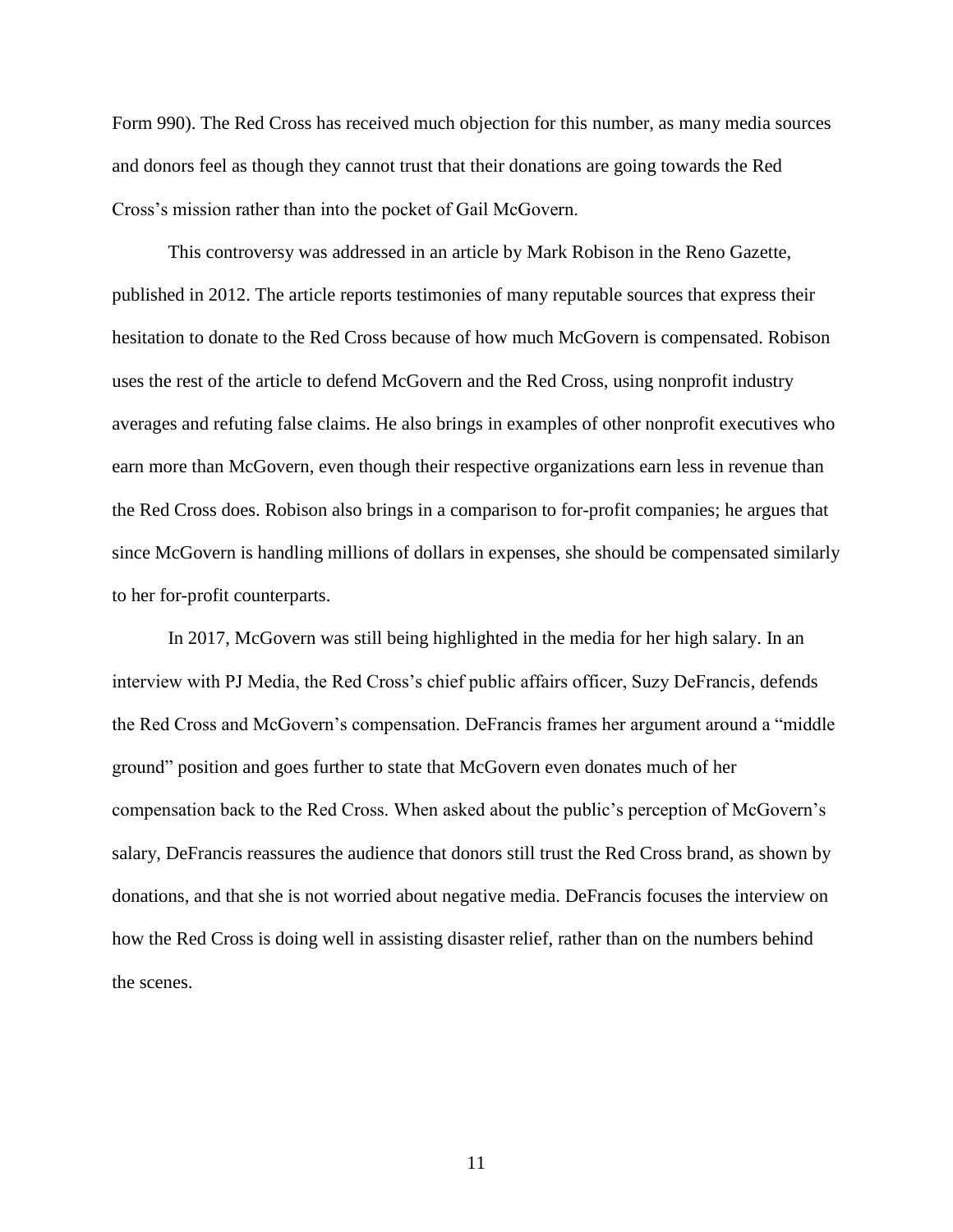# *Goodwill in the Media*

Goodwill also has a prominent media presence. However, since Goodwill is a franchise, many of the articles found for this paper relate to a specific Goodwill location, not the organization as a whole. For example, a 2011 article written by Jesse Bogan of the St. Louis Post published a piece about the successes and downfalls of the Goodwill stores in the St. Louis region. The article praises local CEO Lewis Chartock for growing the business and being personable with employees, but scolds his excessive income, expressing that the salaries of other nonprofit directors in the area are lower than Chartock's. Bogan also touches on an incident that happened in 2003, where a store manager (not an executive) lied about going to law school and had Goodwill pay for tuition and expenses, when the money was actually going straight to him the employee was not ever in law school. The article concludes with more statistics about other local nonprofit executive compensation, all of which are lower than Chartock's.

Also in 2011, the Washington Post released an article by Thomas Heath, in which Goodwill is praised for how it grows its business and empowers and enables its employees. Heath explains how Catherine Melow, the Goodwill executive in the Greater Washington area, has changed the look and feel of the stores in the area, making it a more enjoyable place for employees to work, shoppers to browse, and donors to give. This article does not mention Melow's salary, but it is obvious that the author approves of Goodwill's financial practices.

In response to accusations of certain Goodwill stores paying their disabled workers less than minimum wage, Henry Cordes of the World-Herald defends the Goodwill stores in Iowa City, which had, in fact, paid significantly disabled workers less than minimum wage, which was a legal act. Now, Cordes reports, this region of Goodwill stores pays disabled workers well above the legal minimum wage, and stores in other areas are following suit. Again, this article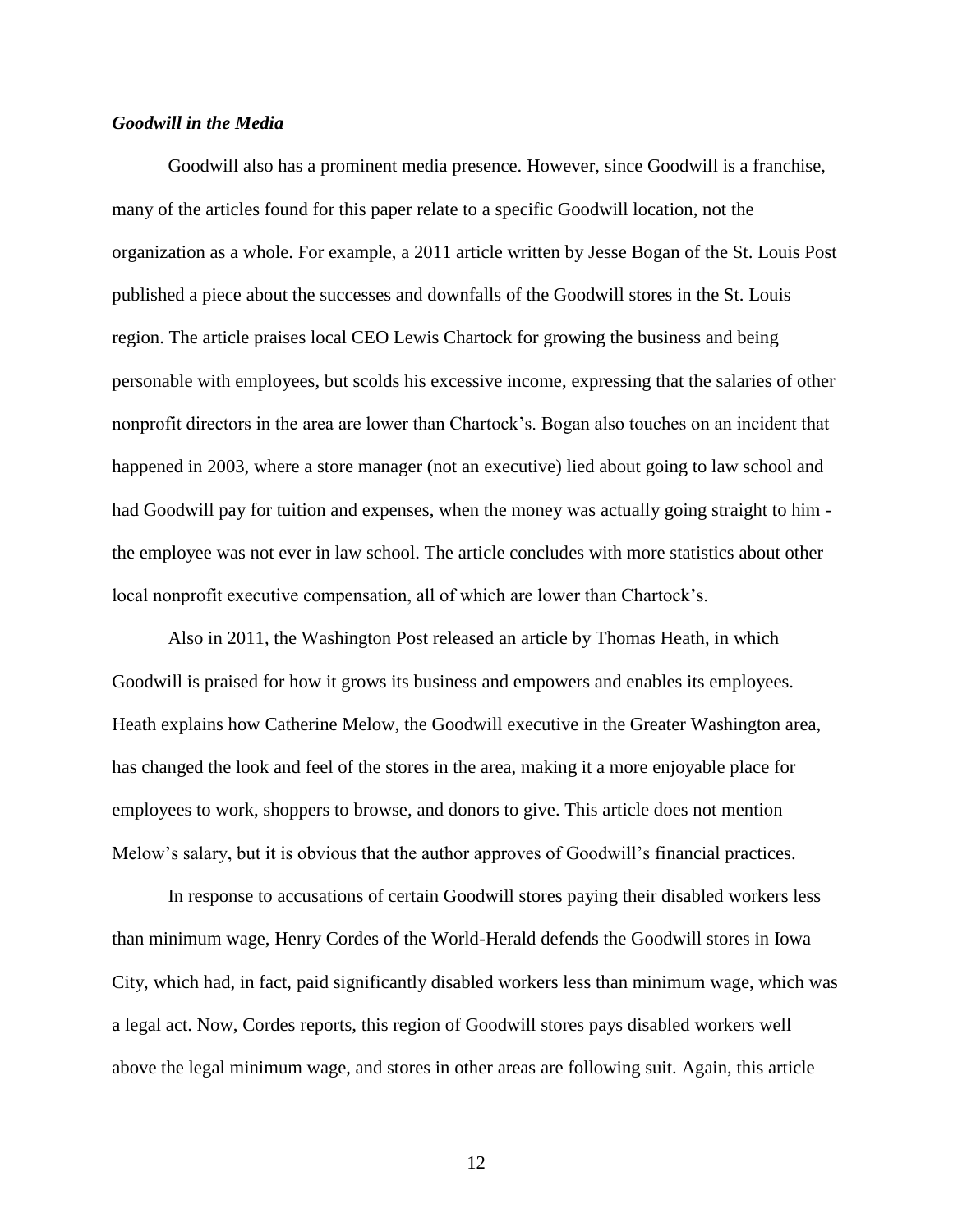does not focus on CEO compensation, but Cordes does mention Goodwill of Omaha's CEO, Frank McGree's "lucrative salary" of "more than \$400,000 a year". His article is echoed by Ruth McCambridge of NonProfit Quarterly. McCambridge agrees that while Goodwill is making steps towards paying its employees fairly, it should also focus on limiting expenses that go towards CEO compensation.

On the topic of Goodwill Omaha's CEO compensation, an article by the AP English News reports that Frank McGree made a total of \$933,444 in 2014, most of which was a onetime bonus. The author of the article includes statistics of other nonprofit executives, including other Goodwill executives, and states that even without the bonus, McGree's salary is far above the others'. The tone of this article also sets the idea that Goodwill allocates its funds irresponsibly.

#### *Summary*

Out of the articles mentioned, it can be perceived that most of the media attention that the American Red Cross and Goodwill Industries, Inc. receive concerning CEO compensation and financial allocation is negative. As explained above, donors look to these media opinions for guidance in donation decisions. Though the Red Cross might not have seen any dips in donations, the negative attention surrounding these organizations has an impact on their social perception, which is foundational to their sustainability.

#### *Compensation Trends Over Time*

## *Goodwill CEO Compensation through Recent History*

Since the year 2000, Goodwill has employed two CEOs, George Kessinger from 2001 to 2008, and James Gibbons from 2008 to the present. As shown below, Goodwill's revenue increased from 2002 to 2010, and was on a slight decline until 2015. The dollar amount of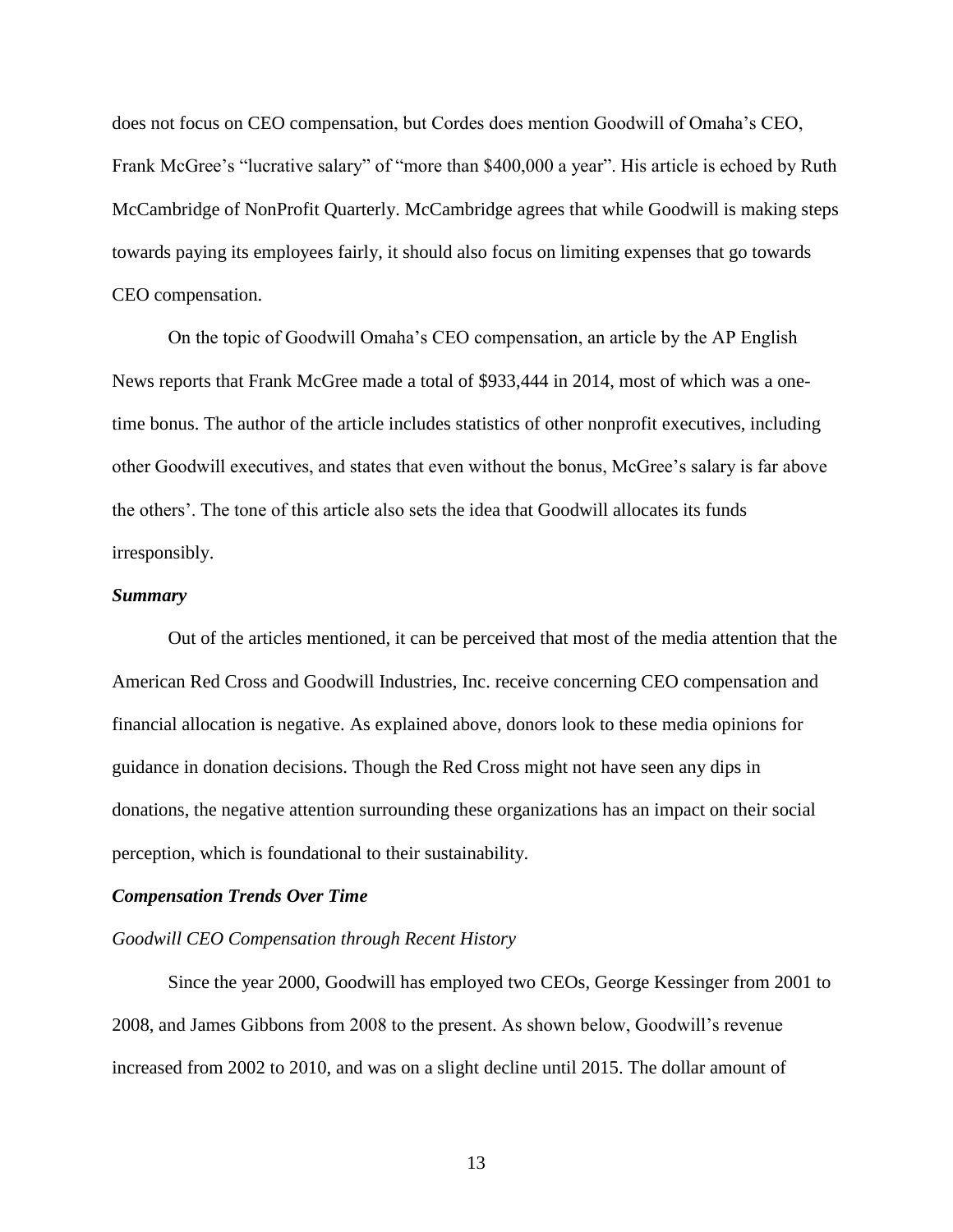compensation paid to Goodwill's CEOs increased steadily until 2008, when there was a sharp drop, but then corrected itself and continued along the linear increase. Considering the economic crisis in 2008, the rise and fall of these numbers is predictable.

Compensation as a percent of revenue, however, was more interesting. George Kessinger's compensation saw a drastic increase in 2002, and then slowly fell until 2008 when James Gibbons took over. Gibbons was immediately compensated almost 0.8% less in revenue. Since then, Gibbons's compensation has grown slightly, averaging about 1.5% of revenue. See below:

| <b>Goodwill</b> |              |                      |                                       |        |  |
|-----------------|--------------|----------------------|---------------------------------------|--------|--|
| Year            | Revenue      | CEO                  | Total Compensation Percent of Revenue |        |  |
| 2015            | \$44,941,304 | <b>James Gibbons</b> | \$712,202                             | 1.585% |  |
| 2014            | \$42,792,561 | <b>James Gibbons</b> | \$689,418                             | 1.611% |  |
| 2013            | \$46,058,697 | <b>James Gibbons</b> | \$639,085                             | 1.388% |  |
| 2012            | \$50,770,992 | <b>James Gibbons</b> | \$633,078                             | 1.247% |  |
| 2011            | \$52,682,395 | <b>James Gibbons</b> | \$725,286                             | 1.377% |  |
| 2010            | \$52,977,363 | <b>James Gibbons</b> | \$510,947                             | 0.964% |  |
| 2009            | \$37,631,570 | <b>James Gibbons</b> | \$457,289                             | 1.215% |  |
| 2008            | \$31,457,056 | George Kessinger     | \$633,000                             | 2.012% |  |
| 2007            | \$28,292,934 | George Kessinger     | \$476,379                             | 1.684% |  |
| 2006            | \$19,421,348 | George Kessinger     | \$451,480                             | 2.325% |  |
| 2005            | \$17,566,054 | George Kessinger     | \$419,558                             | 2.388% |  |
| 2004            | \$19,182,559 | George Kessinger     | \$383,294                             | 1.998% |  |
| 2003            | \$15,717,854 | George Kessinger     | \$391,419                             | 2.490% |  |
| 2002            | \$14,474,114 | George Kessinger     | \$356,527                             | 2.463% |  |
| 2001            | \$21,308,701 | Samuel Cox: VP       | \$232,071                             | 1.089% |  |
| 2001            | \$21,308,701 | George Kessinger     | \$192,386                             | 0.903% |  |

## *The American Red Cross CEO Compensation through Recent History*

The Red Cross, on the other hand, has not had such a smooth succession of leadership. Elizabeth Dole became the CEO of the Red Cross in 1991 and served until she retired and was succeeded by Bernadine Healy in 1999 (The American Red Cross; U.S. National Library of Medicine). Almost immediately, the Red Cross was met with criticism from the media in how it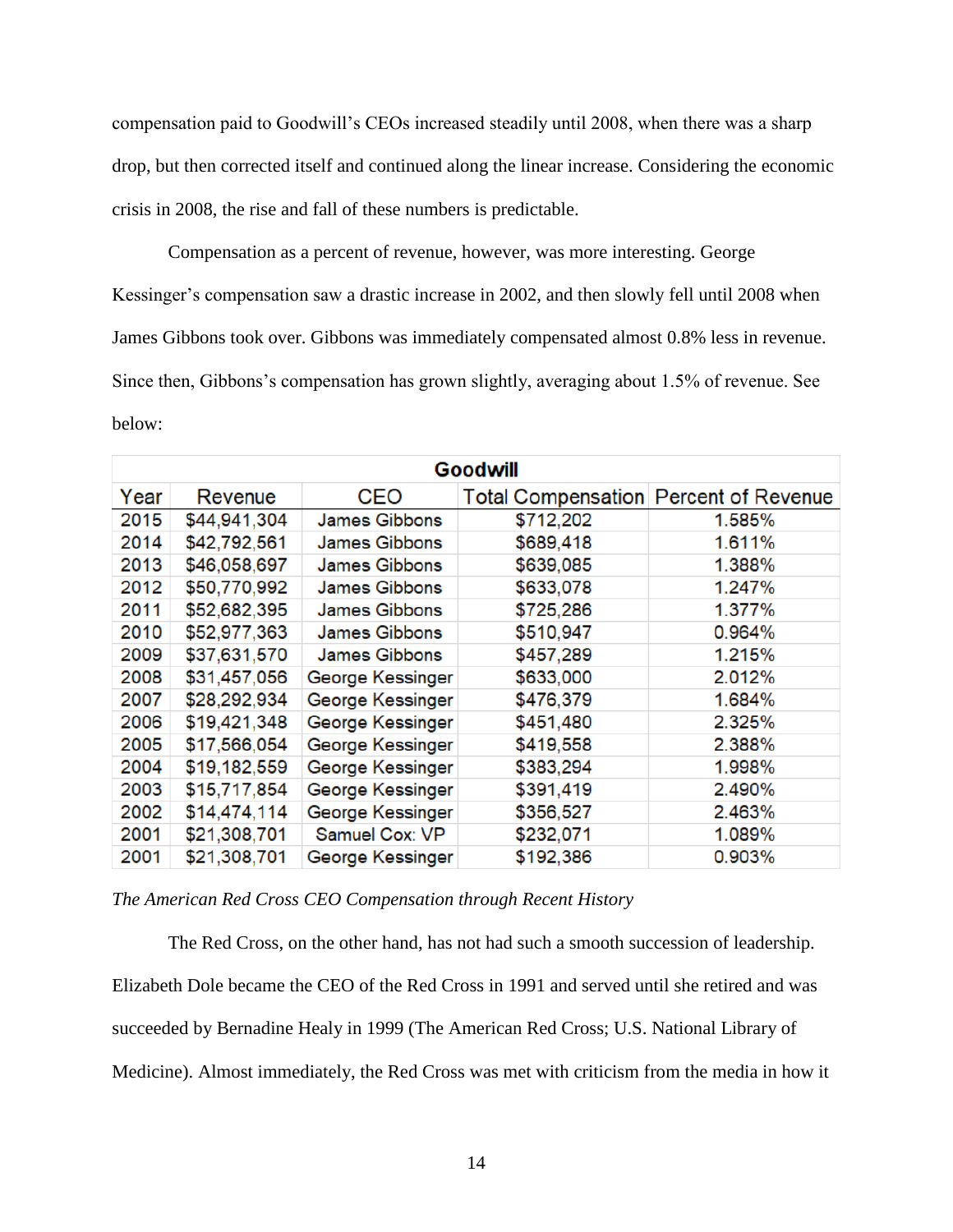managed its funds, especially following the 9/11 attacks two years later (Strom). Healy soon after left the Red Cross (CNN). For the next seven years, the Red Cross would have five CEOs, including two interim CEOs. In 2008, Gail McGovern obtained the position of CEO and has been leading the Red Cross ever since (The American Red Cross). Though this CEO turnover significantly skewed the numerical data for this study, it proves the media's influence over nonprofit CEO perception. It was only after the initial incident that the Red Cross became infamous in the media, resulting in rapid CEO turnover for the next seven years.

Numerically, the income of the CEO, as a percent of revenue, has remained fairly consistent, with a significant spike in 2005, as shown in the table below. From 2012 to 2015, the Red Cross saw a decrease in revenue of 0.23%. Compensation in dollars saw a longer and more steady decrease, leveling out to a decrease of 0.142% from 2012 to 2015. Compensation as a percent of revenue saw a slight dip after 2008, and then remained fairly constant from 2011 to 2015.

| <b>Red Cross</b> |                      |                                                      |    |           |                                              |  |  |
|------------------|----------------------|------------------------------------------------------|----|-----------|----------------------------------------------|--|--|
| Year             | Revenue              | <b>CEO</b>                                           |    |           | <b>Total Compensation Percent of Revenue</b> |  |  |
|                  | 2015 \$2,615,203,252 | <b>Gail McGovern</b>                                 | \$ | 533,994   | 0.0204%                                      |  |  |
|                  | 2014 \$2,726,672,819 | <b>Gail McGovern</b>                                 | \$ | 556,772   | 0.0204%                                      |  |  |
|                  | 2013 \$2,974,133,836 | <b>Gail McGovern</b>                                 | \$ | 597,961   | 0.0201%                                      |  |  |
|                  | 2012 \$3,412,238,741 | <b>Gail McGovern</b>                                 | \$ | 622,361   | 0.0182%                                      |  |  |
|                  | 2011 \$3,154,538,043 | <b>Gail McGovern</b>                                 | \$ | 628,508   | 0.0199%                                      |  |  |
|                  | 2010 \$3,452,960,387 | <b>Gail McGovern</b>                                 | \$ | 561,210   | 0.0163%                                      |  |  |
|                  | 2009 \$3,587,775,430 | <b>Gail McGovern</b>                                 | \$ | 1,032,022 | 0.0288%                                      |  |  |
|                  | 2008 \$3,301,803,766 | <b>James Hrouda</b>                                  | \$ | 642,286   | 0.0195%                                      |  |  |
|                  | 2007 \$3,183,957,741 | Mark Everson (P&CEO)                                 | \$ | 280,637   | 0.0088%                                      |  |  |
|                  |                      | Gail McGovern (P&CEO)                                | \$ | 47,005    | 0.0015%                                      |  |  |
|                  | 2006 \$3,155,280,471 | John McGuire (EVP & Interim CEO)                     | \$ | 1,050,044 | 0.0333%                                      |  |  |
|                  |                      | Mark Everson (P&CEO)                                 | \$ | 29,277    | 0.0009%                                      |  |  |
|                  | 2005 \$5,861,509,376 | Marsha Evans (P&CEO)                                 | \$ | 1,183,811 | 0.0202%                                      |  |  |
|                  |                      | John McGuire (EVP & Interim CEO)                     | \$ | 476,365   | 0.0081%                                      |  |  |
|                  | 2004 \$3,888,172,726 | Marsha Evans (P&CEO)                                 | \$ | 533,904   | 0.0137%                                      |  |  |
|                  | 2003 \$3,065,541,356 | Marsha Evans (P&CEO)                                 | \$ | 468,599   | 0.0153%                                      |  |  |
|                  | 2002 \$3,018,783,874 | Marsha Evans (P&CEO)                                 | \$ | 635,039   | 0.0210%                                      |  |  |
|                  |                      | Ramesh Thadana (Exec VP & CEO, Biomedical Services)  | \$ | 651,957   | 0.0216%                                      |  |  |
|                  | 2001 \$4,087,431,368 | Harold Decker (Interim Presidend & CEO, Interim CEO) | \$ | 265,990   | 0.0065%                                      |  |  |
|                  |                      | Bernadine Healy (President)                          | \$ | 352,283   | 0.0086%                                      |  |  |
|                  |                      | Ramesh Thadana (Exec VP & CEO, Biomedical Services)  | \$ | 623,976   | 0.0153%                                      |  |  |
|                  | 2000 \$2,711,606,718 | Dr. Bernadine Healy                                  | \$ | 528,758   | 0.0195%                                      |  |  |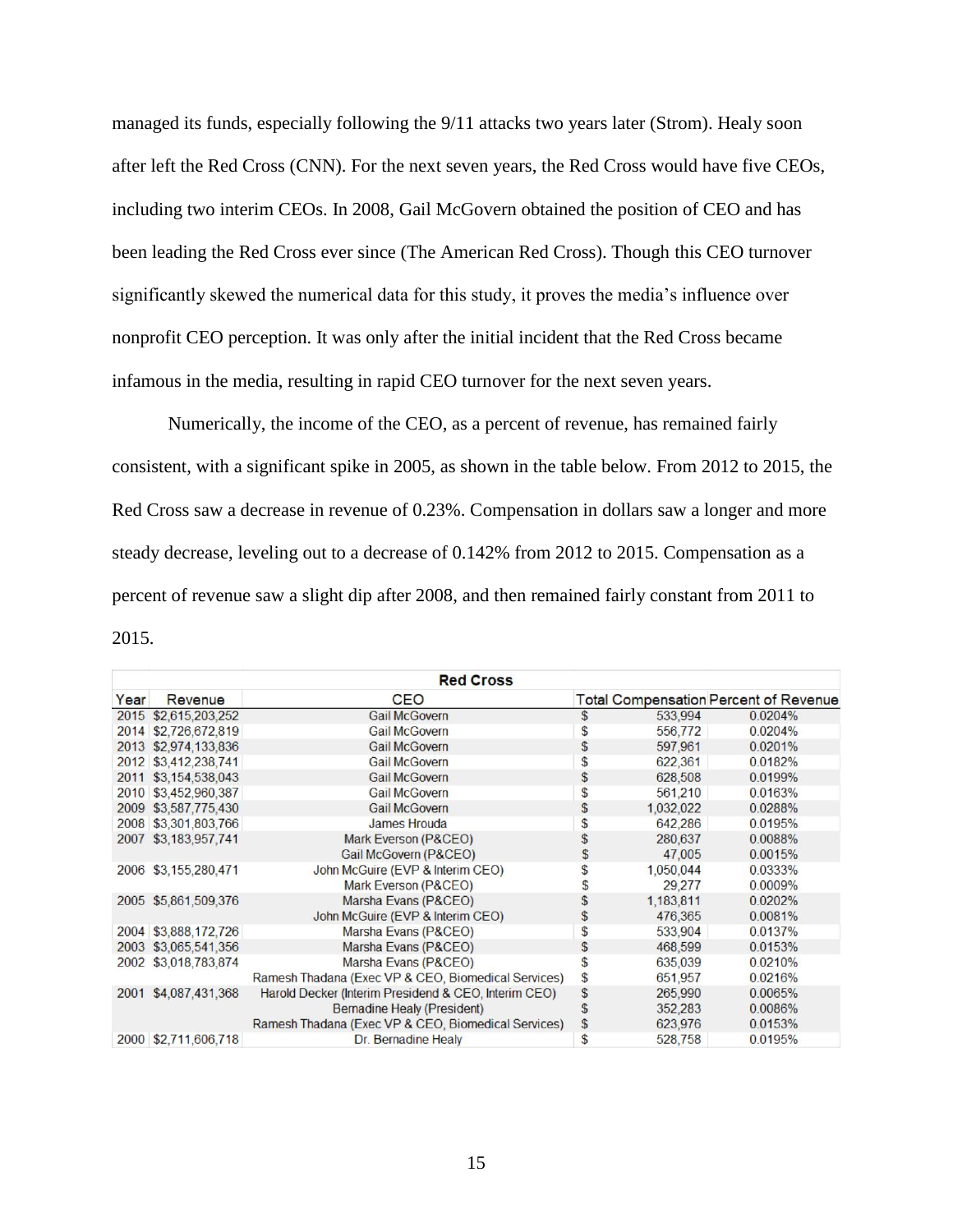# *Compensation Relative to Peers*

# *Goodwill and Industry Peers*

In order to assess Goodwill Industry's standing in comparison to other similar nonprofits, Goodwill was categorized into the "job-creation" sector and was compared to the Doe Fund, Chrysalis, Team Rubicon, and the Salvation Army. It should be noted that the Salvation Army reports their financials differently, since they are a religious organization and are therefore not required to file a public Form 990 or CEO compensation amounts. Below are the most recently reported revenue and compensation data from each of the five peers.

| Name:                      | CEO                  | Revenue      |           | CEO Compensation Percent of Revenue Year |      |
|----------------------------|----------------------|--------------|-----------|------------------------------------------|------|
| <b>Goodwill Industries</b> | <b>James Gibbons</b> | \$44,941,304 | \$712,202 | 1.585%                                   | 2015 |
| Doe Fund                   | George T McDonald    | \$7,563,391  | \$448,414 | 5.929%                                   | 2016 |
| Chrysalis                  | <b>Mark Loranger</b> | \$12,389,746 | \$235,326 | 1.899%                                   | 2015 |
| <b>Team Rubicon</b>        | <b>Jake Wood</b>     | \$8,013,149  | \$130,987 | 1.635%                                   | 2015 |
| <b>Salvation Army</b>      | <b>Bram Bailey</b>   | \$21,765,759 | \$131.847 | 0.606%                                   | 2014 |

The figure above shows that, in terms of revenue, Goodwill was the largest in this sample. Next closest to Goodwill was the Salvation Army, followed by Chrysalis, then Team Rubicon, and lastly, the Doe Fund. The graph below demonstrates the CEO compensation in terms of percent of revenue of each peer as it has changed over time.

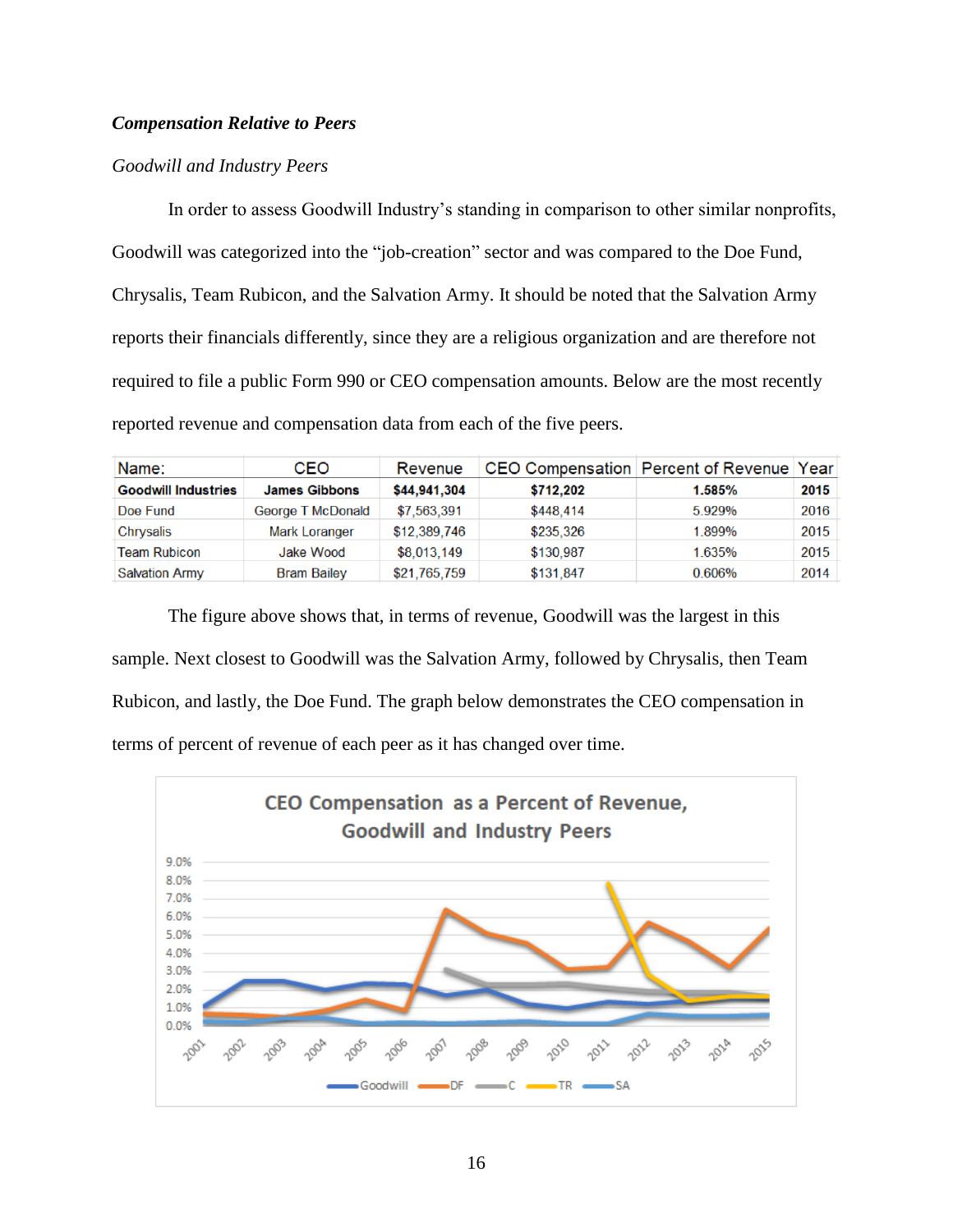As shown, Goodwill has remained on the lower end of its industry. The only organization that was consistently below it was the Salvation Army. After 2006, the Doe Fund, though it reported the smallest revenue in this sample, consistently compensated their CEO around three times the percentage of revenue of Goodwill.

# *The American Red Cross and Industry Peers*

After defining the Red Cross's sector as "humanitarian", its financials were compared to UNICEF, Doctors Without Borders, the International Rescue Committee, and World Vision. The most recently reported revenue and compensation data from each organization are shown below:

| Name:                              | CEO                     | Revenue         |           | CEO Compensation   Percent of Revenue   Year |      |
|------------------------------------|-------------------------|-----------------|-----------|----------------------------------------------|------|
| <b>American National Red Cross</b> | <b>Gail McGovern</b>    | \$2,726,672,819 | \$556,772 | $0.020\%$                                    | 2014 |
| <b>UNICEF</b>                      | Caryl M Stem            | \$553,250,245   | \$618,244 | 0.112%                                       | 2016 |
| Doctors Without Borders USA, Inc.  | Deane Marchbein         | \$351,312,022   | \$65,457  | 0.019%                                       | 2015 |
| International Rescue Committee     | David Miliband          | \$736,803,408   | \$671.749 | 0.091%                                       | 2015 |
| <b>World Vision</b>                | <b>Richard E Steams</b> | \$1,012,357,269 | \$555,535 | 0.055%                                       | 2015 |

The Red Cross was the largest organization in this sample in terms of revenue. Of the other organizations listed, World Vision was the closest to the Red Cross in size, followed by the International Rescue Committee, UNICEF, and lastly, Doctors Without Borders. The graph below shows each organization's reported CEO compensation as a percent of its revenue over time, as it compares to the other organizations in the sample.

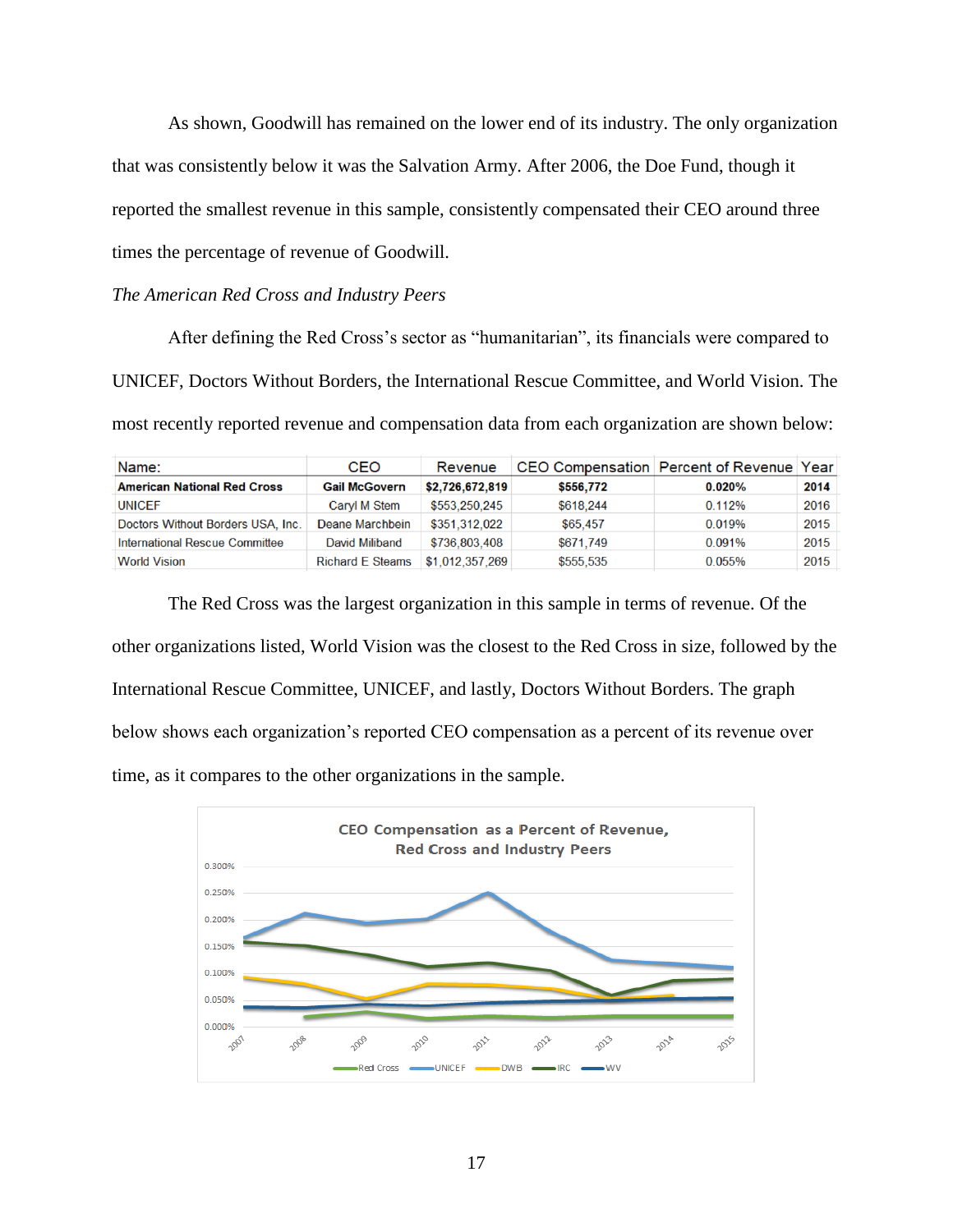In the graph above, since much of the Red Cross's CEO data was skewed as a result of such high CEO turnover, only data from 2008 to 2015 is shown. Still, it is obvious that the Red Cross's CEO compensation was consistently lower than that of its peers. In particular, UNICEF, though it had the second-smallest revenue, paid their CEO the largest percent of revenue.

#### **Summary and Conclusions**

As demonstrated, the data shows that Goodwill Industries and the American Red Cross compensate their CEO's fairly when compared to nonprofits of similar size in a similar industry, and reasonably consistently when compared to past CEO's within the organization. The media, however, seems dissatisfied with the way these organizations are allocating their funding. The reality is that while Goodwill and the Red Cross do have the burden of proving their responsibility to society, the media has the responsibility of presenting these organizations to society in a way that captures all of the knowledge and information available to them.

Unfortunately, as shown by the examples of Goodwill and the Red Cross in this study, nonprofit CEO compensation information is often mistaken and distorted by the media, and then produced to unknowing members of society who judge these organizations based on decontextualized information. As a result, organizations such as Goodwill and the Red Cross are left with a bad reputation, while other organizations commit the "crime" of which Goodwill and the Red Cross are being convicted.

Now, the responsibility of information-gathering must be placed upon members of society themselves. Since the media does not provide a fair assessment of nonprofit CEO compensation, it is up to individuals to inform themselves, determine their own idea of "appropriate compensation", and decide which nonprofits are stewarding their resources fairly.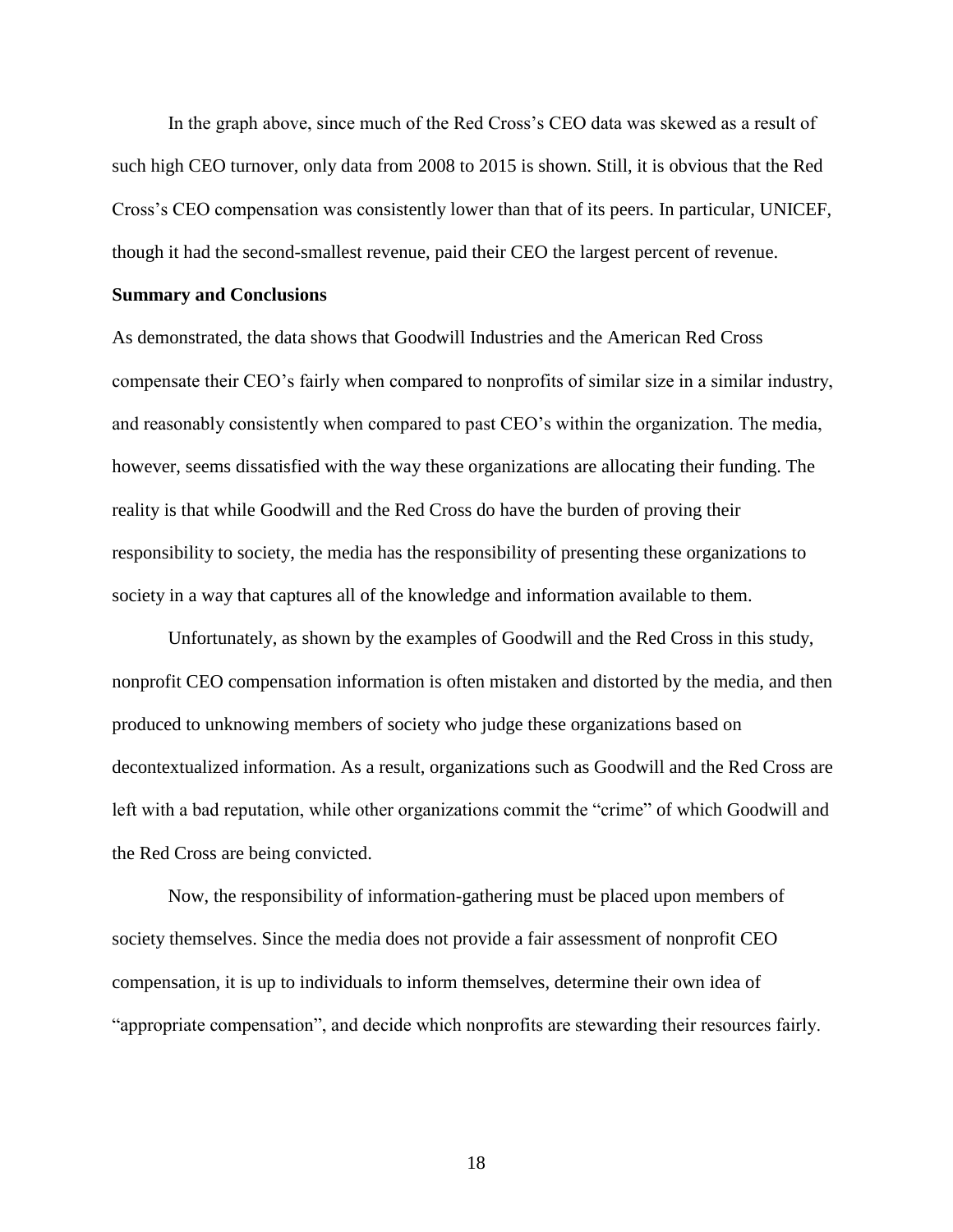With the type of information provided in this study, there is hope that society can be equipped to make that decision with the proper tools needed for discernment.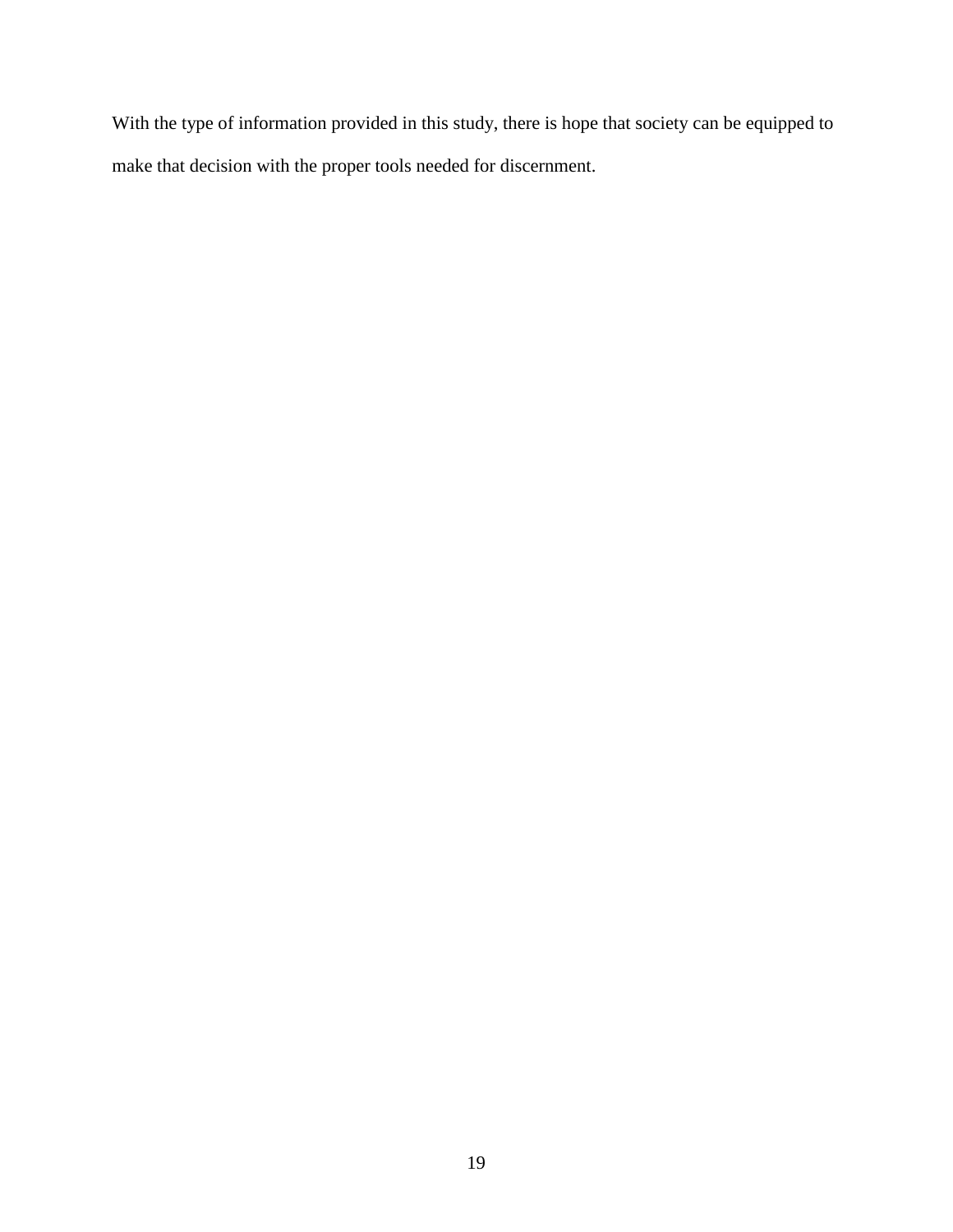# **References**

- "10 Insanely Overpaid Nonprofit Execs." *The Fiscal Times*, 20 Dec. 2012. Web.
- Abraham, Tony. "We're Asking the Wrong Questions When It Comes to Nonprofit Executive Wages." *Generocity*, Technically Media, Inc., 22 Jan. 2018. Web.
- "The American Red Cross Is Defending Their CEO's \$500k Salary." *PJ Media*, 1 Sept. 2017. Web.
- Bogan, Jesse. "Goodwill Feeling the Love; Under Charismatic Leader, Nonprofit Triples Revenue, Nearly Doubles Number of Retail Stores While Also Rewarding Him as Highest-Paid Executive in His Field." *St. Louis Post*, Pro, 19 Dec. 2011. Web.
- Carroll, Archie B. "The Pyramid of Corporate Social Responsibility: Toward the Moral Management of Organizational Stakeholders." *Business Horizons*, 1991. Web.
- "Changing the Face of Medicine | Bernadine Healy." *U.S. National Library of Medicine*, National Institutes of Health, 3 June 2015. Web.
- Cordes, Henry J. "Low Wage for Disabled Workers at Goodwill Omaha Has Fewer Defenders." *Omaha.com*, The World-Herald.
- "Exempt Organizations Annual Reporting Requirements Form 990, Part VII and Schedule J: Whose Compensation Must Be Reported in Part VII, Form 990." *irs.gov*, 2 Oct. 2017. Web.
- "Exempt Organization Annual Reporting Requirements: Meaning of 'Reasonable' Compensation." *irs.gov*, 13 Sept. 2016. Web.
- "Exempt Purposes Internal Revenue Code Section 501(c)(3)." *irs.gov*, 30 June 2017. Web.
- "Exemption Requirements 501(c)(3) Organizations." *Irs.gov*, 28 Dec. 2017. Web.
- Fukushima, Kurumi. "These 9 Nonprofit Executives Made Over \$1-Million." *TheStreet*, 15 Sept. 2014. Web.
- "Gail McGovern." *American Red Cross*, The American National Red Cross. Web.
- "Goodwill Omaha Executives Earn Higher Pay than Peers." *AP English Language News*, ProQuest, 23 Oct. 2016. Web.
- Heath, Thomas. "Goodwill: A Nonprofit Group Puts Its Profits to Good Use." *The Washington Post*, ProQuest, 21 Nov. 2011. Web.

Korslin, Kate. "Non-Distribution Constraint." *Learning to Give*. Web.